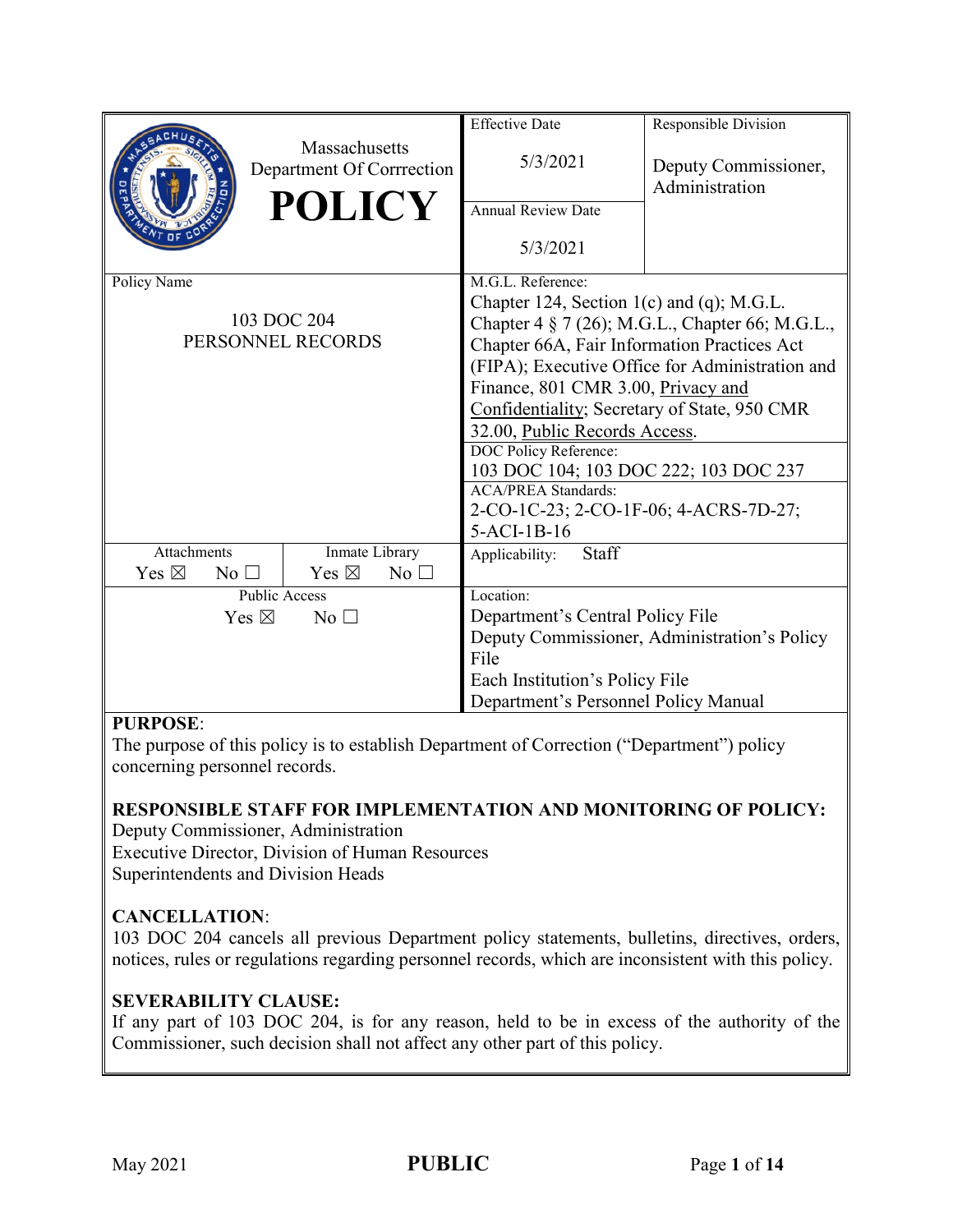## **TABLE OF CONTENTS**

| 204.01 | Definitions                                            | 3              |
|--------|--------------------------------------------------------|----------------|
| 204.02 | General Policy on Personnel Records                    | $\overline{4}$ |
| 204.03 | Organization and Contents of Employee Personnel Record | $\overline{4}$ |
| 204.04 | <b>Inactive Personnel Records</b>                      | 6              |
| 204.05 | Governing Statues and Regulations                      | 7              |
| 204.06 | Privacy                                                | $\tau$         |
| 204.07 | <b>Access to Personnel Records</b>                     | $\tau$         |
| 204.08 | Access to Public Records                               | 9              |
| 204.09 | Security of Personnel Records                          | 9              |
| 204.10 | <b>Information Officer</b>                             | 9              |
| 204.11 | <b>Response to Compulsory Legal Process</b>            | 9              |
| 204.12 | <b>Cost for Copying Personnel Records</b>              | 10             |
| 204.13 | Objections by Employees                                | 11             |
| 204.14 | Destruction of Obsolete Personnel Records              | 12             |
| 204.15 | In-Service Training                                    | 12             |
| 204.16 | Enforcement                                            | 12             |

## **ATTACHMENTS**

|                            | Attachment #1 Personnel History Card |    |
|----------------------------|--------------------------------------|----|
| Attachment #2 Consent Form |                                      | 14 |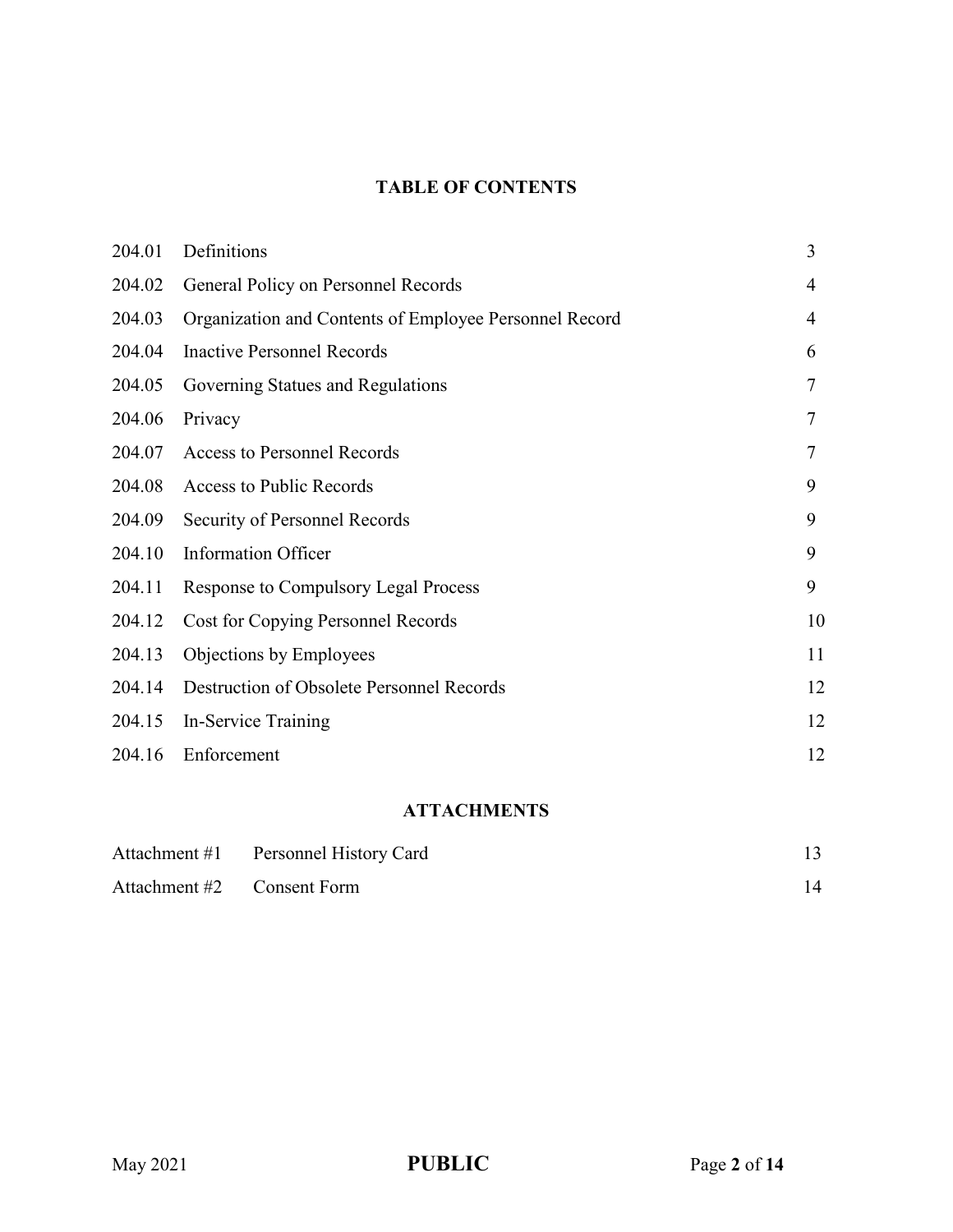#### **204.01 DEFINITIONS**

Archive: To copy files to a long-term storage medium.

Criminal Offender Record Information (CORI): Records and data in any communicable form compiled by a criminal justice agency which concern an identifiable individual and relate to the nature or disposition of a criminal charge, an arrest, a pre-trail proceeding, other judicial proceeding, sentencing, incarceration, rehabilitation, or release.

Employee: A full-time or regular part-time bargaining unit, managerial, or confidential employee of the Department, excluding all persons paid through other subsidiary accounts.

Executive Director of Human Resources: Reports directly to the Deputy Commissioner of Administration and is responsible for the administration of the human resources unit.

Employee Rulebook (also known as the "Blue Book"): A booklet issued to each Department employee, which contains basic rules, policies, and principles, which have been approved by the Commissioner.

Fair Information Practices Act (FIPA): M.G.L., Chapter 66A, which governs personal data contained in manual or computerized personal data systems.

Personnel History Card: A standardized form for recording certain personal data and a summary of an individual's employment history.

Personnel Records: The records an employer maintains on an employee, such as a job application, evaluation forms, and letters of commendation and discipline.

Policy: A definite course of action adopted or pursued by the Department that guides and determines present and future decisions, statement(s) of guiding principles directing activities toward the attainment of objectives, and overall goals of the Department.

Records Conservation Board: The state agency having authority over the retention and destruction of official documents.

Six-Part Personnel File: A file or folder that contains personnel records.

#### **204.02 GENERAL POLICY ON PERSONNEL RECORDS**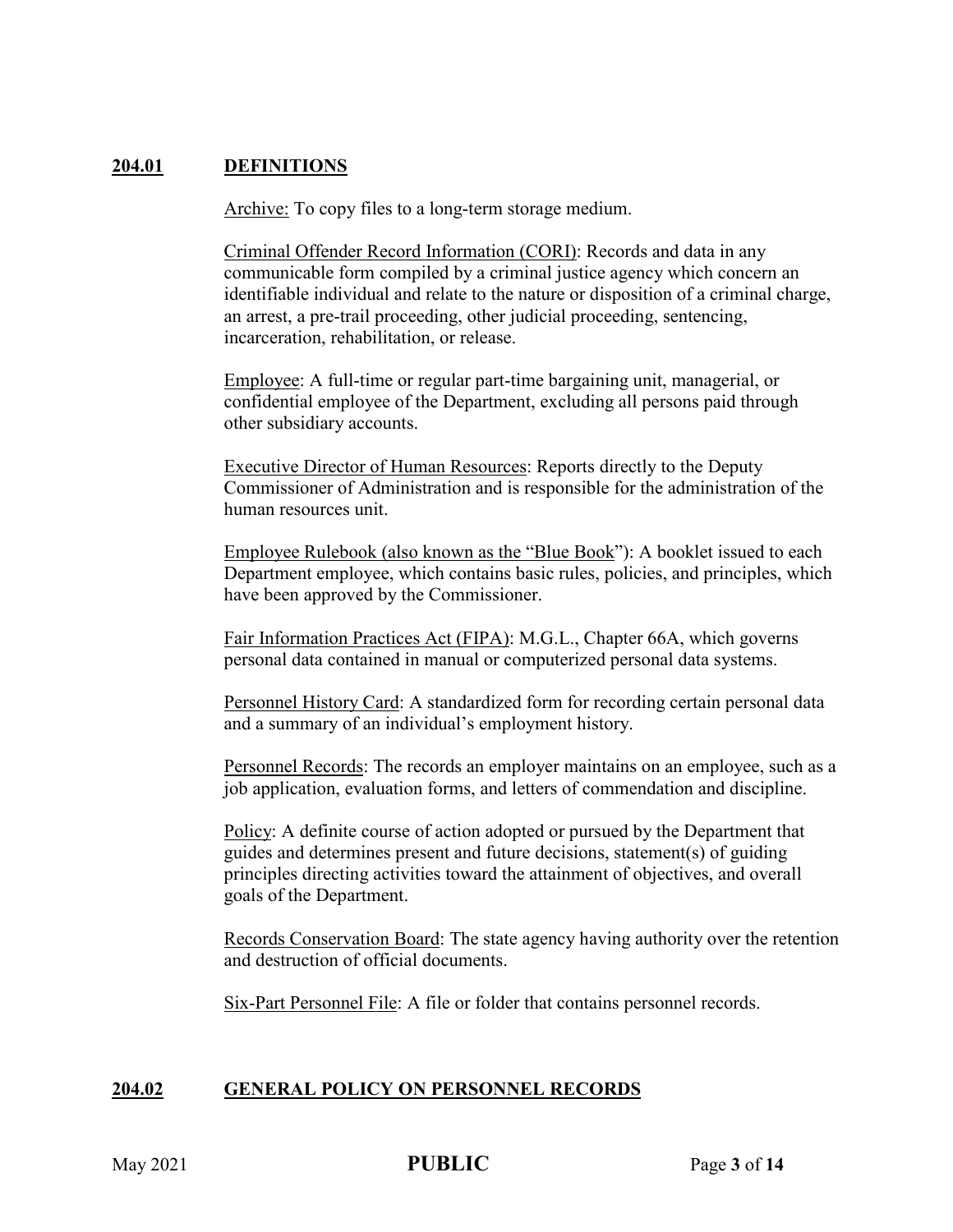- 1. It is the Department's policy to maintain a personnel record consisting of a six-part personnel file and separate confidential medical file, and a personnel history card (see Attachment #1) on each of its employees.
- 2. The Department's Division of Human Resources (DHR) shall maintain the personnel records and personnel history cards of each employee. DHR is located at 50 Maple Street, Milford, MA 01757.
- 3. Copies of all disciplinary actions (i.e.: written reprimands, suspensions, demotions and terminations) shall be forwarded to the Director of Employee Relations.

#### **204.03 ORGANIZATION AND CONTENTS OF EMPLOYEE PERSONNEL RECORD**

- 1. The six-part personnel file shall be a standard six-part folder containing relevant material related to an employee such as job application/resume, evaluation form and letters of commendation and discipline. The six-part folder shall be organized as follows in order to make all data easily accessible for maximum utility:
	- a. Section I shall contain the following kinds of personnel information:
		- i. Job Application and Resume.
		- ii. Background Check.
		- iii. Probation Record.
		- iv. FBI Fingerprint Card.
		- v. Employee Personnel Data.
	- b. Section II shall contain the following kings of personnel information:
		- i. Attendance Calendars.
		- ii. Approvals of Medical Leaves of Absence.
		- iii. Approvals of Family Leaves of Absence.
		- iv. Approvals of Requests for Maternity /Adoptive Leaves of Absence.
		- v. Copies of Attachments A through F from 103 DOC 209, *Sick Leave* issued in accordance with said policy.
	- c. Section III shall contain the following kinds of personnel information:
		- i. Performance Evaluations.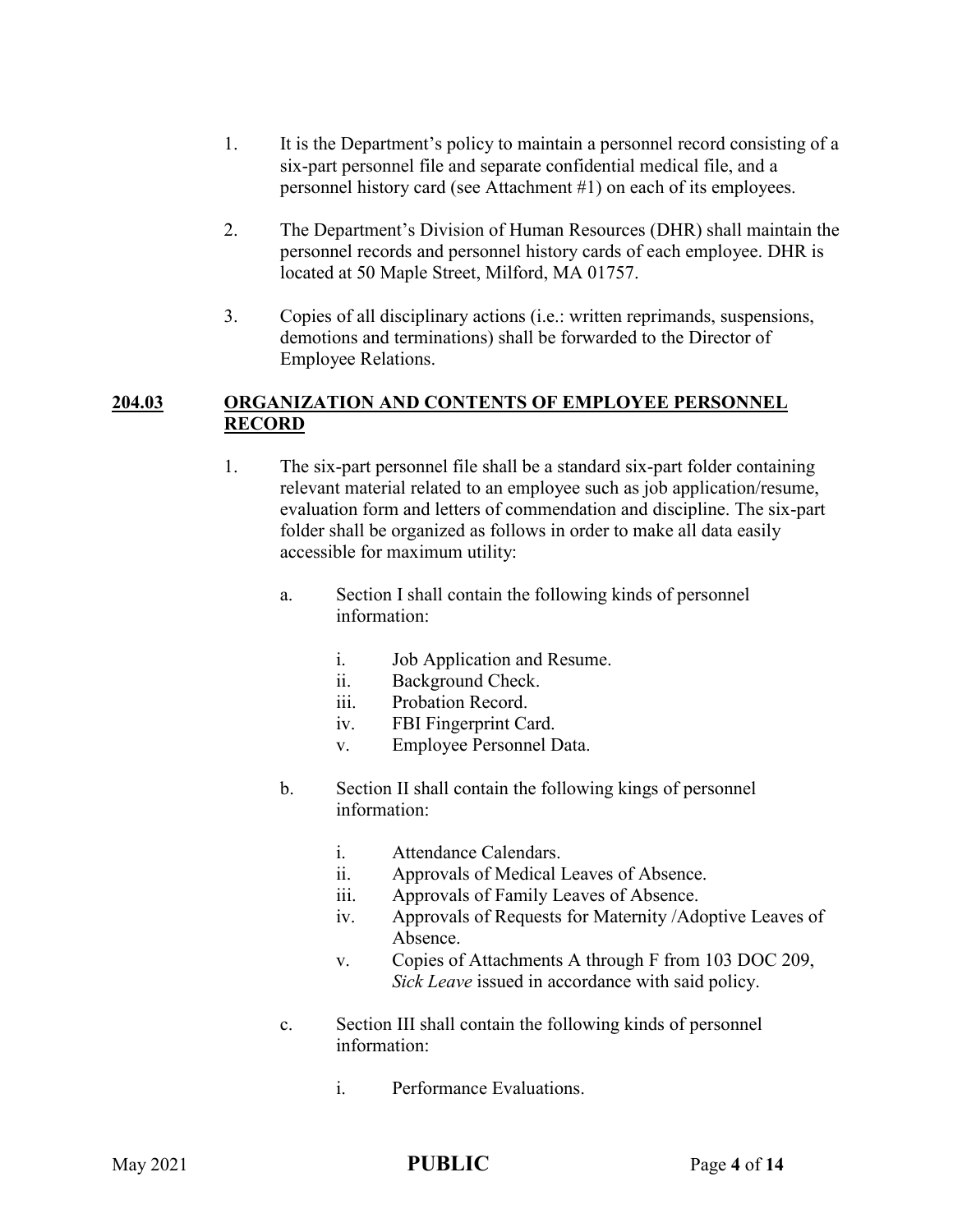- ii. Letters of Commendation.
- iii. Letters of Reprimand/Discipline.

**NOTE:** Whenever any significant evaluative material is inserted in an employee's six-part personnel file, the employee shall be promptly notified and given a copy of said material.

- d. Section IV shall contain employee certifications/sign off forms verifying receipt of various rules, regulations, policies and codes of conduct such as the following:
	- i. Rules and Regulations Governing All Employees of the Massachusetts Department of Correction.
	- ii American Correctional Association Code of Ethics.
	- iii Department Hostage Policy.
	- iv. Drug-Free Workplace Policy.
	- v. Guide to the Conflict of Interest Law.
	- vi. Guide to Political Activity for State, County and Municipal Employees.
	- vii. 103 DOC 153, *CORI Regulations*.
	- viii. 103 CMR 157, *Regulations Governing Access Dissemination of Evaluative Information.*
	- ix. 103 CMR 505, *Use of Force*.
	- x. 103 DOC 237, *Prevention and Elimination of Workplace Violence.*
	- xi. 103 DOC 238, *Policy for the Prohibition of Domestic Violence.*
	- xii. 103 DOC 239, *Policy for the Prohibition and Elimination of Sexual Harassment in the Workplace.*
	- xiii. 103 DOC 239A, *Policy for the Prevention and Elimination of Discrimination and Retaliation in the Workplace*.
	- xiv. What You Should Know About the Massachusetts Right to Know Law.
	- xv. Code of Conduct, Commonwealth Employment Standards or Article of Professional Standards, where applicable.
- e. Section V shall contain the following kinds of personnel information:
	- i. Training Certificates, listing type of training and number of training hours.
	- ii. Request and Receipt of Special State Police Commission.
	- iii. Request and Receipt of Department of Correction Firearms License.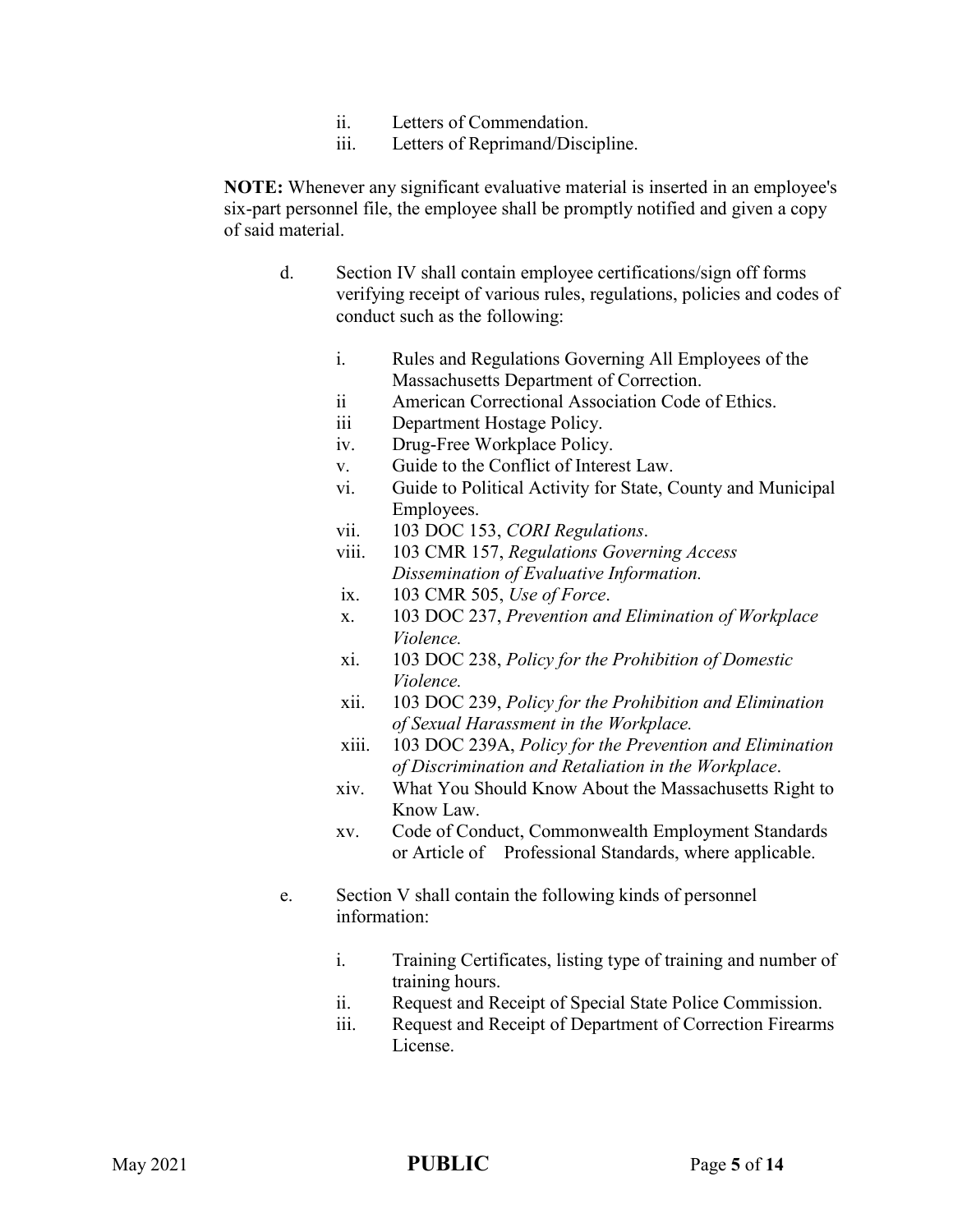- f. Section VI shall contain the following kinds of personnel information:
	- i. Personnel Action Forms.
	- ii. Payroll Action Forms.
	- iii. Retirement Forms.
	- iv. Group Insurance Forms.
	- v. Industrial Accident Forms.
	- vi. Miscellaneous Correspondence.

**NOTE:** The preceding list (Sections i.-vi.) is not intended to be definitive, but rather, it is intended to provide examples of the kinds of personnel information contained in employee personnel records. Individual records may not necessarily contain every item listed (e.g. commendations or reprimands for employees that have never had occasion to receive such letters).

- 2. The confidential medical file shall be a one-part folder, red in color, containing information obtained as part of a required medical examination and/or injury regarding the medical condition or history of an employee.
- 3. Whenever any material, including an evaluation, is inserted into the personnel record of an employee, it shall be dated and stamped before its insertion.

#### **204.04 INACTIVE PERSONNEL RECORDS**

- 1. Upon and employee's separation from the Department, DHR shall hold his/her/their personnel record for a period of ninety (90) days unless there is a need to retain it for a longer period due to an unresolved personnel action(s).
- 2. At the expiration of this period said record shall be stored off site in a secure storage facility. However, DHR shall continue to maintain the employee's personnel history card.
- 3. All requests for inactive personnel records shall be made through the Director of Personnel or his/her/their designee, and shall only be provided to those parties specified in 204.06. A requested file shall be provided to the party making said request as soon as possible.
- 4. The Executive Director of Human Resources, Director of Personnel and personnel supervisor or liaison (Personnel Officer I), are the only individuals authorized to contact the storage site representative relative to the retrieval of a personnel record.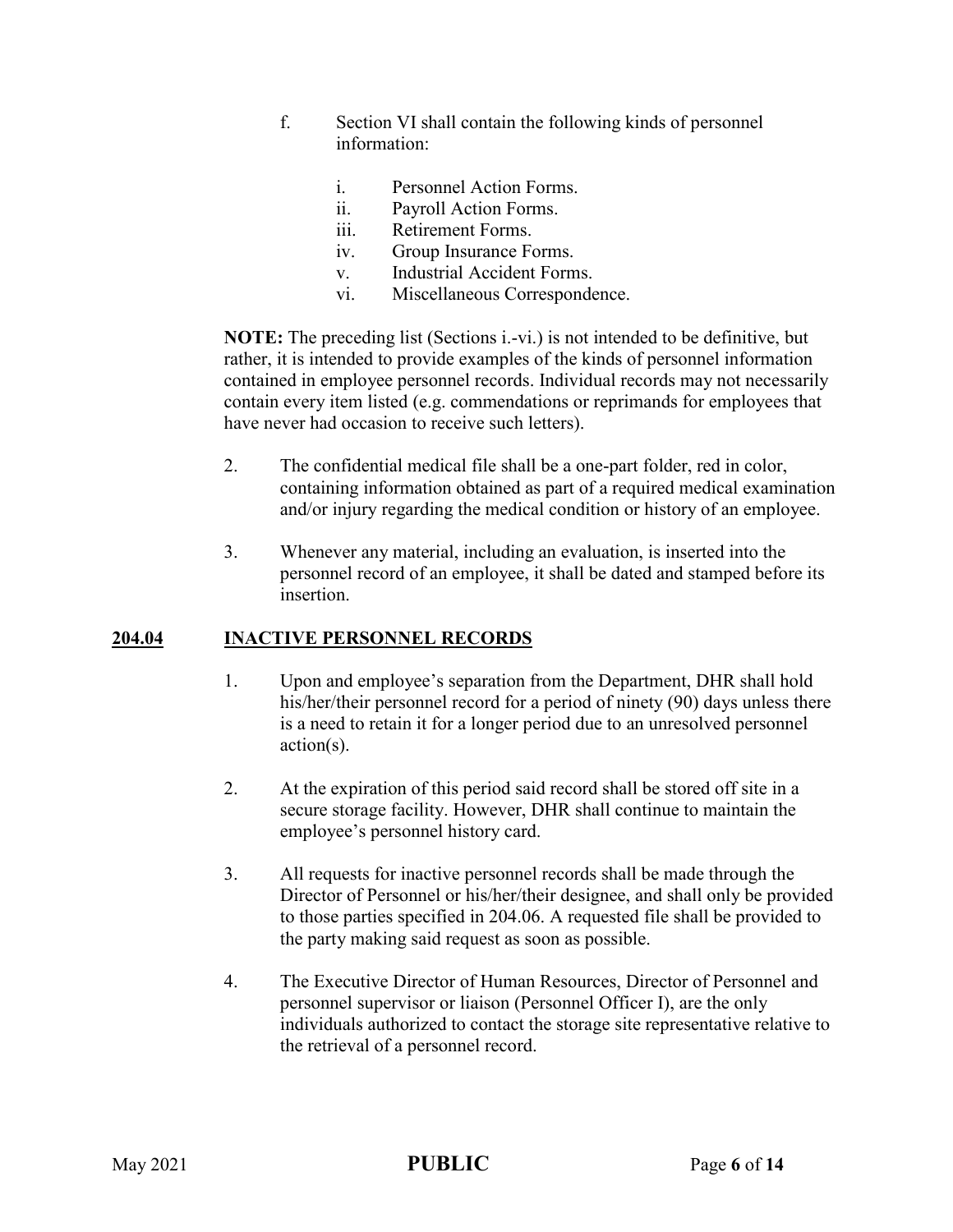- 5. Material to be filed in an inactive personnel record shall be sent to the Division of Human Resources for filing.
- 6. The Executive Director of Human Resources shall approve all requests for reports or inventories, or requests to store inactive personnel records at the storage site. The Director of Personnel shall approve such requests in the Executive Director's absence.

#### **204.05 GOVERNING STATUTES AND REGULATIONS**

- 1. The following are governing statutes and regulations pertaining to personnel records:
	- a. M.G.L. Chapter 4 § 7 (26);
	- b. M.G.L., Chapter 66;
	- c. M.G.L., Chapter 66A, Fair Information Practices Act (FIPA);
	- d. Executive Office for Administration and Finance, 801 CMR 3.00, Privacy and Confidentiality;
	- e. Secretary of State, 950 CMR 32.00, Public Records Access.
- 2. DHR employees designated to maintain personnel records shall familiarize themselves with these statutes and regulations and DHR shall maintain copies of each for employee use.

## **204.06 PRIVACY**

It is the Department's policy that: personal data contained in personnel records are confidential materials; employees have a right to privacy regarding said data; and access to said data is limited to instances where there is a clearly demonstrated need for this information, or where the employee has given his/her/their written consent.

#### **204.07 ACCESS TO PERSONNEL RECORDS**

- 1. A Department employee (or former employee) shall have the right, upon written request, to review, challenge, and have copied any and all information in his/her/their personnel record within five (5) business days of receipt of said request. In addition, an employee (or former employee) shall be provided with a copy of his/her/their personnel record within five (5) business days of receipt of a written request.
- 2. The following persons shall have access to an employee's (or former employee's) personnel records: (Please see 204.12).
	- a. An attorney representing an employee or any other person authorized by the employee such as a potential employer.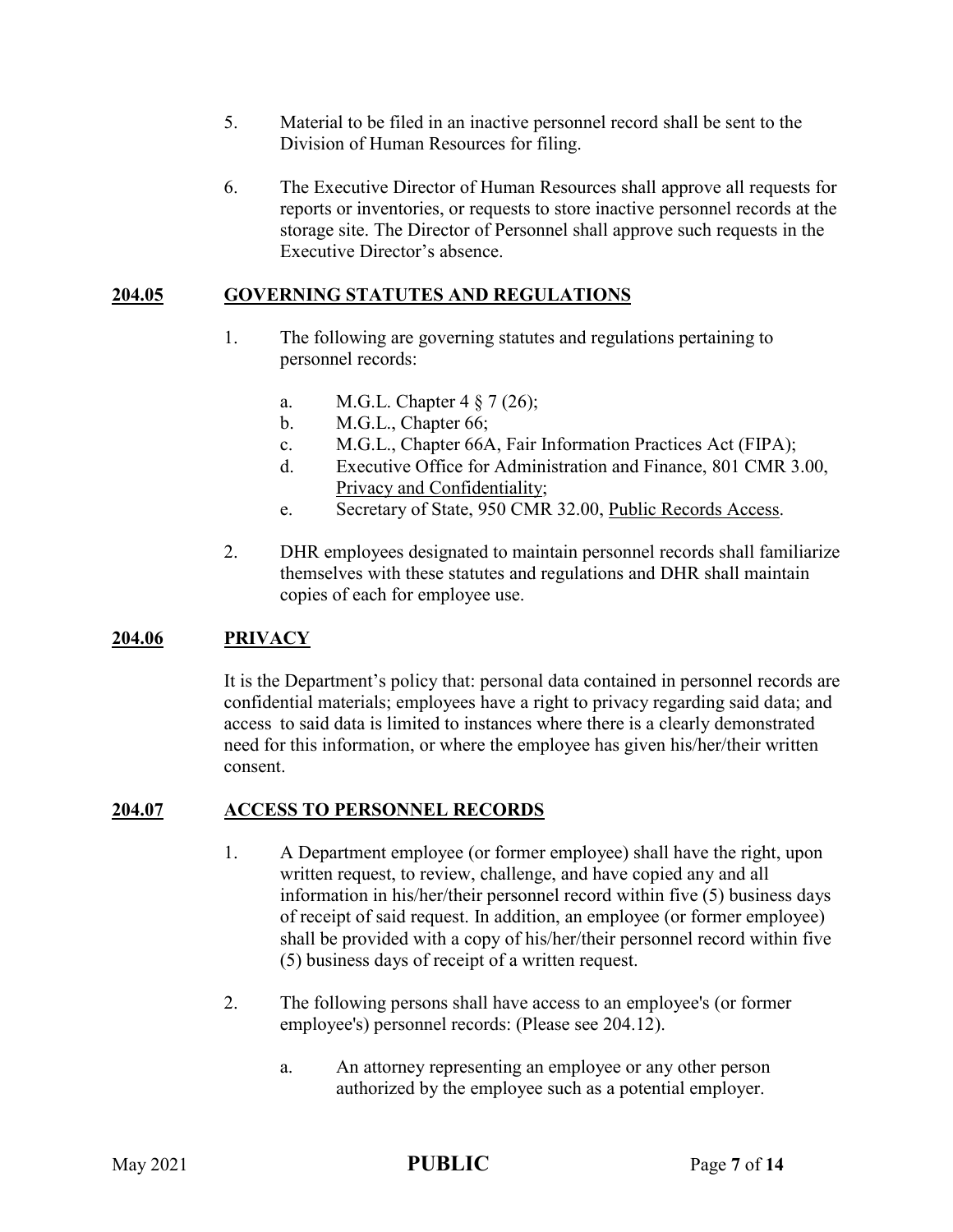- b. All DHR employees in the performance of their official duties.
- c. Authorized Department employees for the purpose of compiling statistical information such as retention and turnover rates.
- d. Supervisory employees who are considering the employee for promotion, transfer, reassignment, demotion, dismissal, or other personnel action.
- e. Internal auditors and investigators from the Office of Investigations. Additionally, with prior approval from the Superintendent, the Inner Perimeter Security team personnel, where the employee is assigned, shall have access to personnel records in the performance of their official duties.
- f. A Department attorney or his/her/their designee in the performance of his/her/their official duties.
- g. Other persons acting in compliance with federal, state or local laws, such as auditors, equal employment opportunity investigators, and courts via compulsory legal process pursuant to 103 DOC 204.11.

**NOTE:** Persons in categories (c) and (d) shall only have access to the six-part folder portion of an employee's (or former employee's) personnel record. They shall not have access to the confidential medical file portion of an employee's (or former employee's) personnel record.

- 3. A consent form such as Attachment #2 or a similar form, signed by the employee, is required before any of an employee's personnel records shall be released for review to persons in category (a) above.
- 4. Only designated DHR staff members shall have direct access to employees' personnel records. All other persons shall request access through said staff members.
- 5. In instances where access is granted to an individual to review an employee's personnel record an entry shall be made in the Personnel Record Review database. The DHR staff member granting access to said record shall complete the data entry.
- 6. A DHR representative shall make available to the employee their personnel files upon receipt of a written correspondence, telephone or electronic mail request.
	- a. Availability of personnel files, outside of the DHR office, shall be on either Tuesday or Thursday at a mutually agreed upon time between the hours of 8:00 a.m. - 10:00 a.m. or 2:00 p.m. – 4:00 p.m.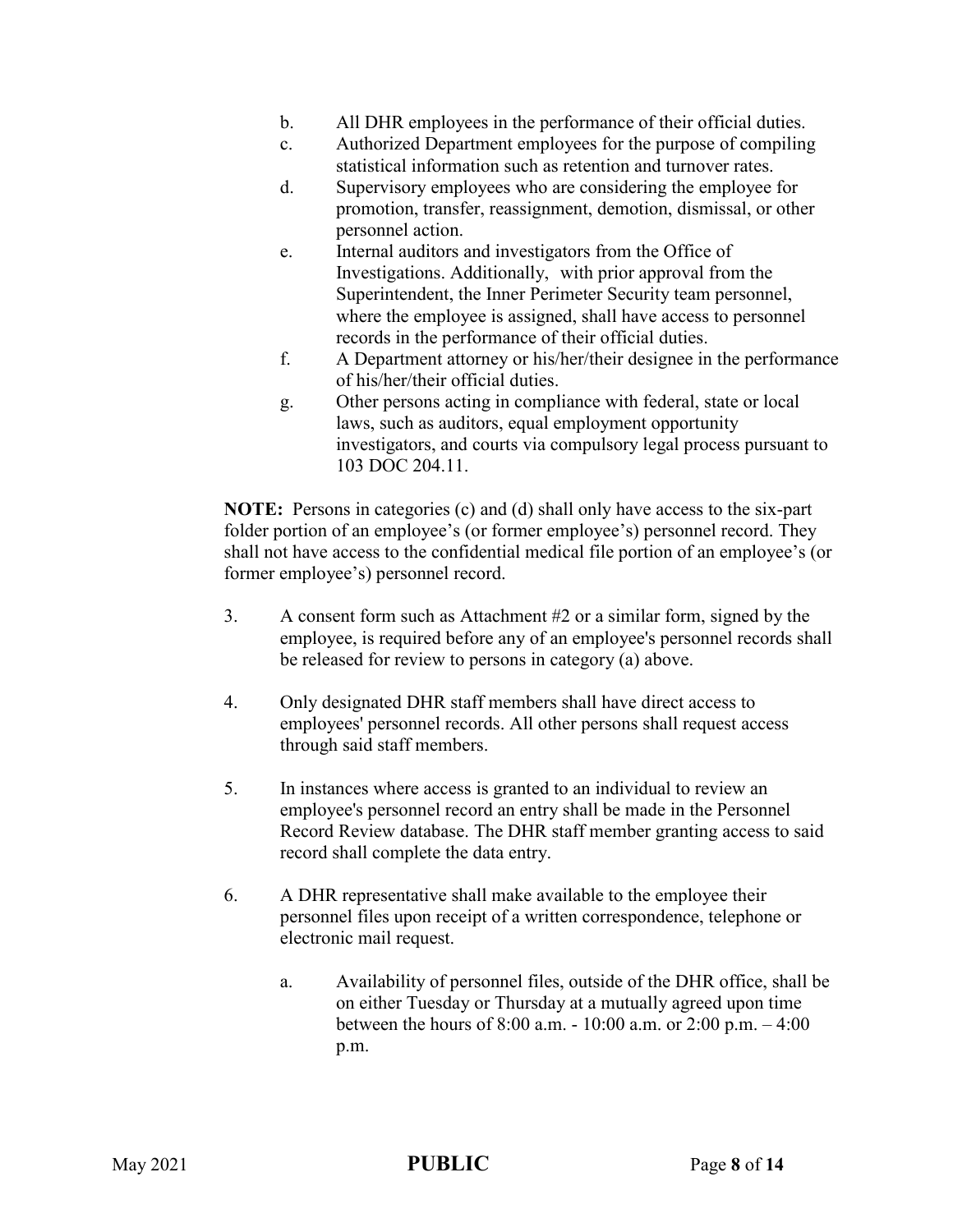b. Availability of personnel files at the DHR office is Monday through Friday from 9:00 a.m. until 5:00 p.m.

#### **204.08 ACCESS TO PUBLIC RECORDS**

Pursuant to M.G.L., Chapter 66, Section 10, the Department shall grant access upon request, without the consent of the data subject, to any personal data, which is a public record as defined in M.G.L., Chapter 4, Section 7, Clause 26. Any such request shall be referred directly to the Department's Legal Division for response.

**NOTE:** Chapter 39 of the Acts of 1996 amends M.G.L., Chapter 66, Section 10 by prohibiting, among other things, the disclosure of the home address and telephone number of correctional personnel as well as the name, home address and telephone number of a family member of any such personnel. Therefore, any public records such as civil service certifications and eligible lists, which contain home addresses of employees, shall have those addresses deleted before said records are released to the public. Specific questions concerning the application of this law should be directed to the Department's Legal Division.

#### **204.09 SECURITY OF PERSONNEL RECORDS**

The Director of Personnel shall ensure that all Department personnel records are centrally located and the personnel records under his/her/their jurisdiction are protected from physical damage and unauthorized use. These records shall be:

- 1. Monitored during working hours to ensure compliance with this policy.
- 2. Locked during non-working hours.
- 3. To the extent possible, protected against fire, water and smoke damage.

#### **204.10 INFORMATION OFFICER**

The Department's Executive Director of Human Resources, is the individual responsible for the overall maintenance of the Department's personnel records. The responsibilities of this information officer are as follows:

- 1. To ensure that the requirements of the FIPA and this policy are met.
- 2. To receive and respond to complaints and objections, and answer any questions on the aforementioned requirements.

#### **204.11 RESPONSE TO COMPULSORY LEGAL PROCESS**

The Department shall maintain the following procedures to insure that when there is a demand by compulsory legal process to make personnel records available, the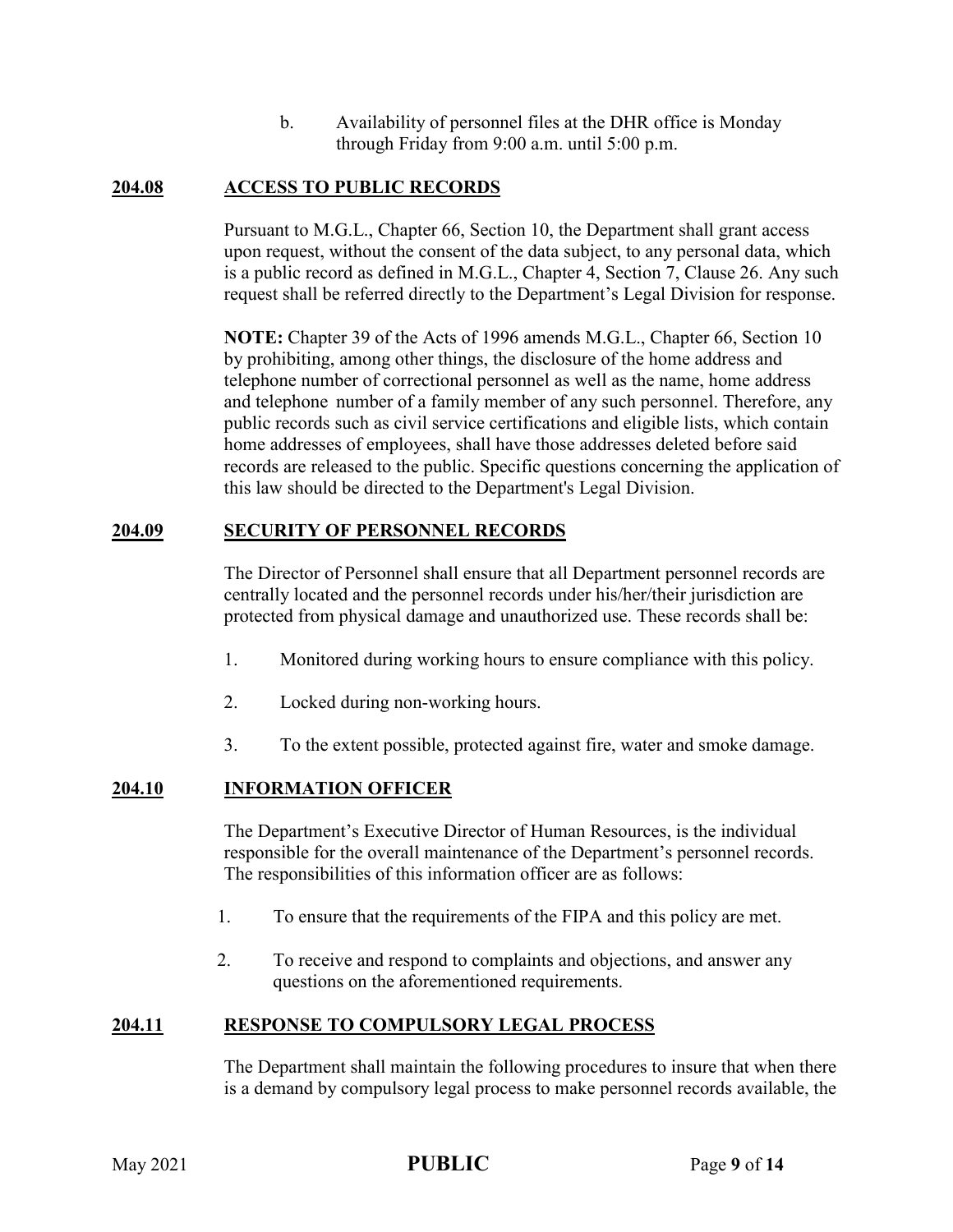data subject shall be notified of such demand in a reasonable time in order that he/she/they may seek to have the process quashed:

- 1. The keeper of the personnel records (i.e. Executive Director or Human Resources, or designee) is the individual generally designated to accept service of a subpoena for personnel records.
- 2. A subpoena which demands the attendance of a specifically named individual may not be accepted by anyone other than the named individual unless such acceptance occurs at least three (3) business days prior to and not including the day on which the attendance of the named individual is demanded.
- 3. The keeper of the personnel records shall notify the data subject whose personnel records have been subpoenaed no later than the next business day following the day on which the subpoena is served.
- 4. The keeper of the personnel records shall attempt in all cases to negotiate with the person causing the subpoena to be served in order to avoid the appearance or, if necessary, narrowing the scope of the subpoena to those matters truly required.
- 5. The keeper of the personnel records shall cause photocopies to be made of those personnel records that are subpoenaed. These photocopies shall be bound, redacted and certified as a true, complete and accurate copy of all personnel records maintained by the DHR and produced as directed in the subpoena in lieu of the original personnel records. If any portion of the photocopies are redacted the keeper of the personnel records shall certify the records as "true, complete and accurate copies as redacted in accordance with state confidentiality laws."
- 6. The keeper of the personnel records may designate another individual to carry out any one or all of the aforementioned procedures.

## **204.12 COSTS FOR COPYING PERSONNEL RECORDS**

Fees for copying personnel records shall be charged only when an individual requests a copy of a record to which he/she/they has been granted access, and only if the fee exceeds ten dollars (\$10.00). The Department shall charge:

- 1. A fee of \$0.20 per page for photocopying of records;
- 2. 2. A fee of \$0.25 per page for copies of public records maintained on microfilm or microfiche;
- 3. A fee of \$0.50 per page for copies of computer printouts; and,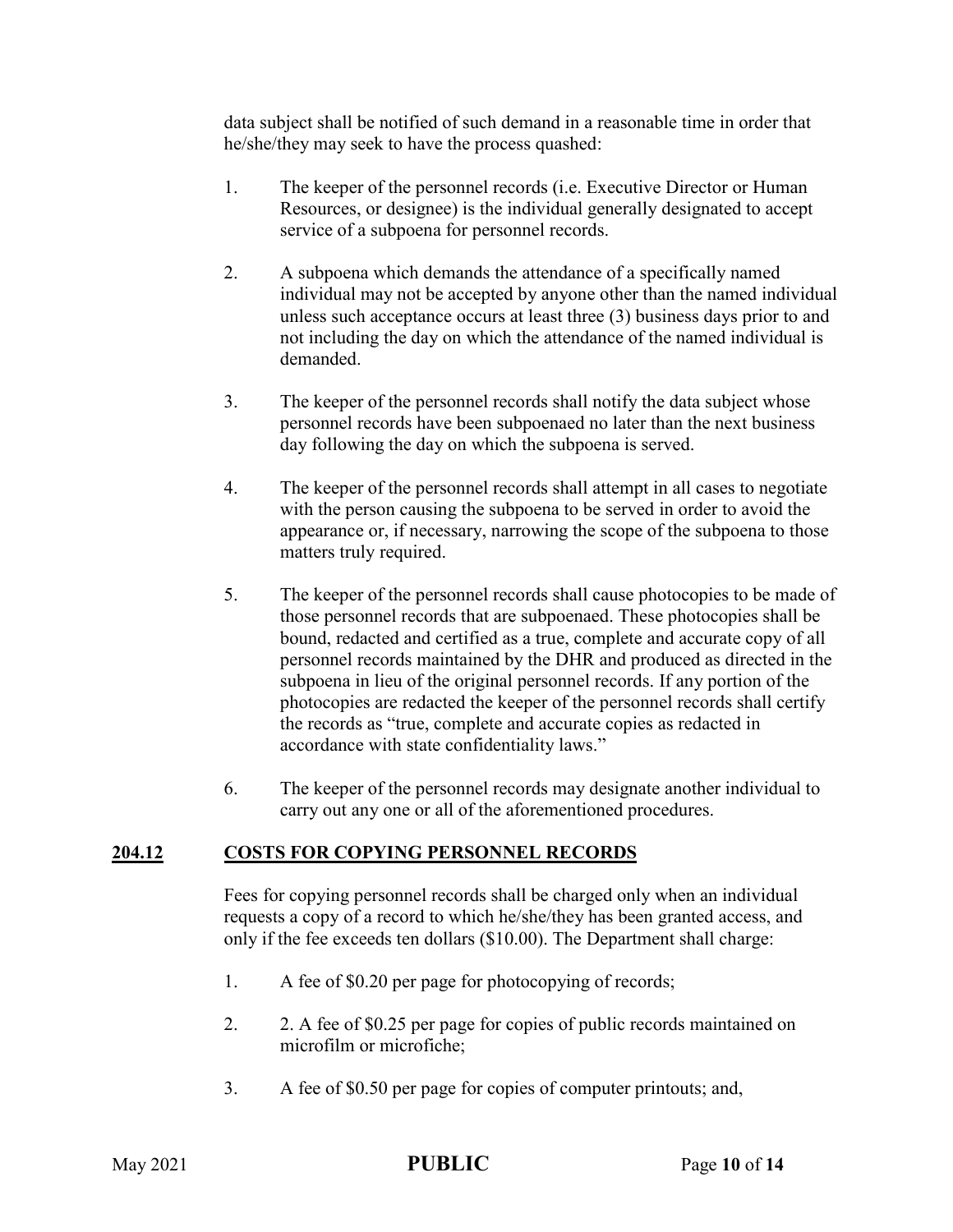- 4. The actual cost incurred for copies of records not susceptible to ordinary means of reproduction.
- 5. A prorated fee based on the hourly rate of the lowest paid employee capable of performing the search time and segregation time may be assessed. "Search time for non-computerized records" means the time expended to locate, pull from the files, copy, and re-shelve or re-file a public record. "Search time for computerized records" means the actual time expended on the computer locating the requested documents. "Segregation time" means the time used to delete or expunge data which is exempt under state confidentiality laws.

## **204.13 OBJECTIONS BY EMPLOYEES**

- 1. Any employee who objects to the collection, maintenance, dissemination, use, accuracy, completeness or type of personnel information regarding his/her/their that is held in his/her/their personnel record may submit an objection to the Executive Director of Human Resources. Within thirty (30) days of the receipt of the objection, the information officer shall:
	- a. Investigate the validity of the objection.
	- b. If, after the investigation, the objection is found to be meritorious, he/she/they shall correct the contents of the information or the methods for holding or the use of such data. If the objection is found to lack merit, he/she/they shall provide the data subject the opportunity to submit a statement reflecting his/her/their view. This statement shall become a permanent part of the disputed record and disseminated with the data in question.
	- c. Notify the data subject in writing of said decision and send a copy of such notification to the Commissioner.
- 2. Any employee who objects to the decision of the information officer may appeal in writing to the Commissioner within thirty (30) days of notification of the decision. The Commissioner shall within thirty (30) days of receipt of the appeal:
	- a. Review the objection, and may hold an informal hearing to determine the merit of the appeal.
	- b. If the Commissioner determines that the objection is meritorious, he/she/they shall correct the contents of the information or the methods for holding or the use of such data. If the Commissioner determines that the objection lacks merit, he/she/they shall provide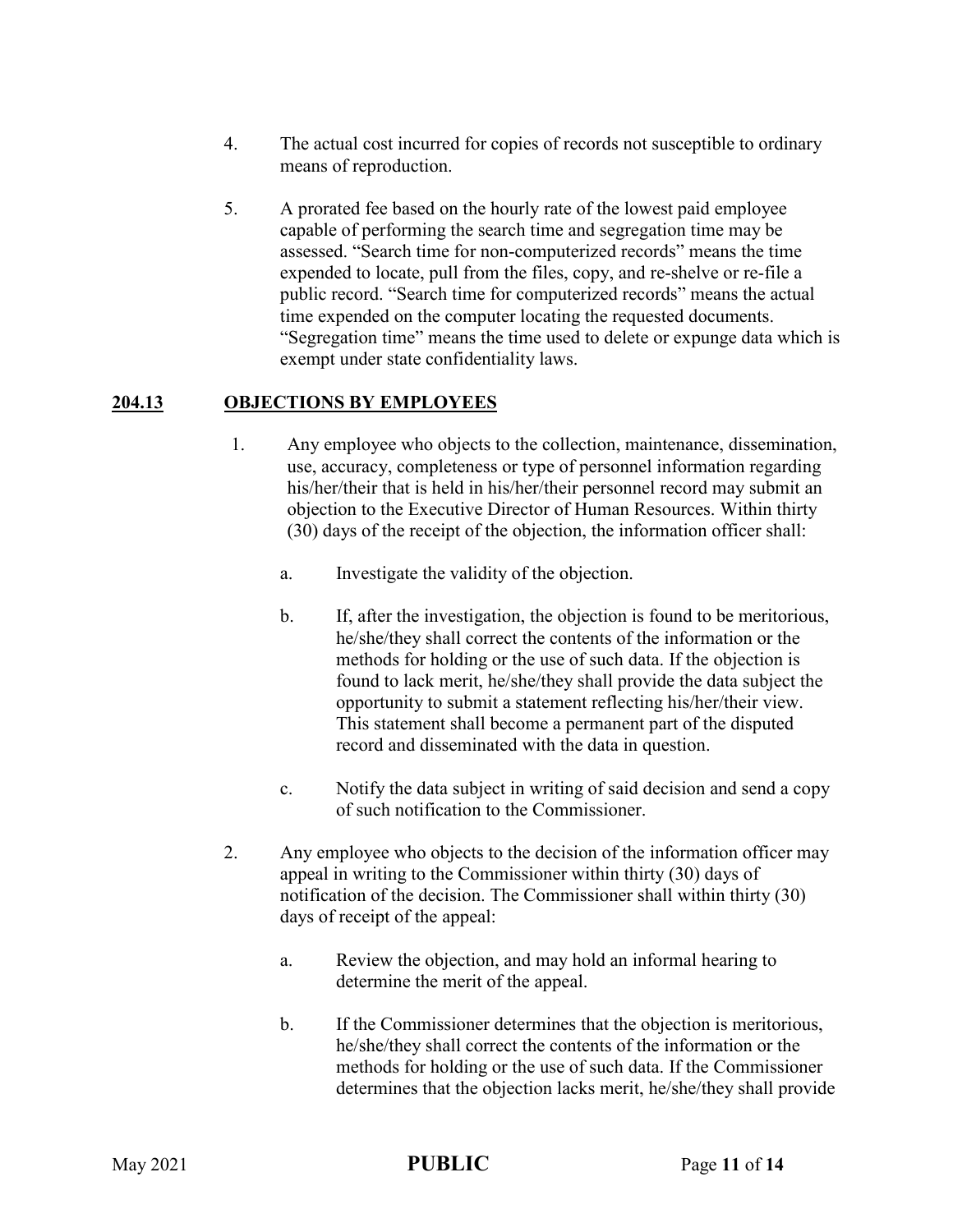the data subject the opportunity to provide a statement reflecting his/her/their view. This statement shall become a permanent part of the disputed record and disseminated with the data in question.

- c. Notify the data subject in writing of the decision.
- 3. Any bargaining unit 1, 2, 3, 4, 4A, 6, 7, 8, 9 or 10 employee may file a grievance challenging any written memorandum which reprimands the employee for prior conduct or omissions and which warns the employee that further transgressions may result in suspension, demotion or discharge. Said grievance shall be grievable to step II in the case of a bargaining unit 1, 2, 3, 4A, 6, 8, or 10 employee, or step III in the case of a bargaining unit 4 employee.

#### **204.14 DESTRUCTION OF OBSOLETE PERSONNEL RECORDS**

Pursuant to M.G.L., Chapter 30, § 42 and with the approval of the Records Conservation Board, the Department shall develop and implement a plan for the destruction of obsolete personnel records. As part of such implementation the Department shall periodically review all personnel files for the purpose of destroying obsolete personnel records. No personnel records shall be disposed of or destroyed without prior approval of the Executive Director of Human Resources.

#### **204.15 IN-SERVICE TRAINING**

The Department shall inform all of its employees who have responsibilities for the design, development, operation, maintenance or use of personal data systems of the provisions of the FIPA, 801 CMR 3.00 and this policy. In order to insure that such employees understand and comply with these regulations, the Director of Personnel shall develop any necessary in-service training programs.

#### **204.16 ENFORCEMENT**

Any Department employee who is found to have violated this policy shall be subject to reprimand, suspension, dismissal, or other disciplinary action by the Department, consistent with the rules and regulations of the Commonwealth governing its employees, and may be denied future contact with personal data and removed from holding future responsibility in these areas.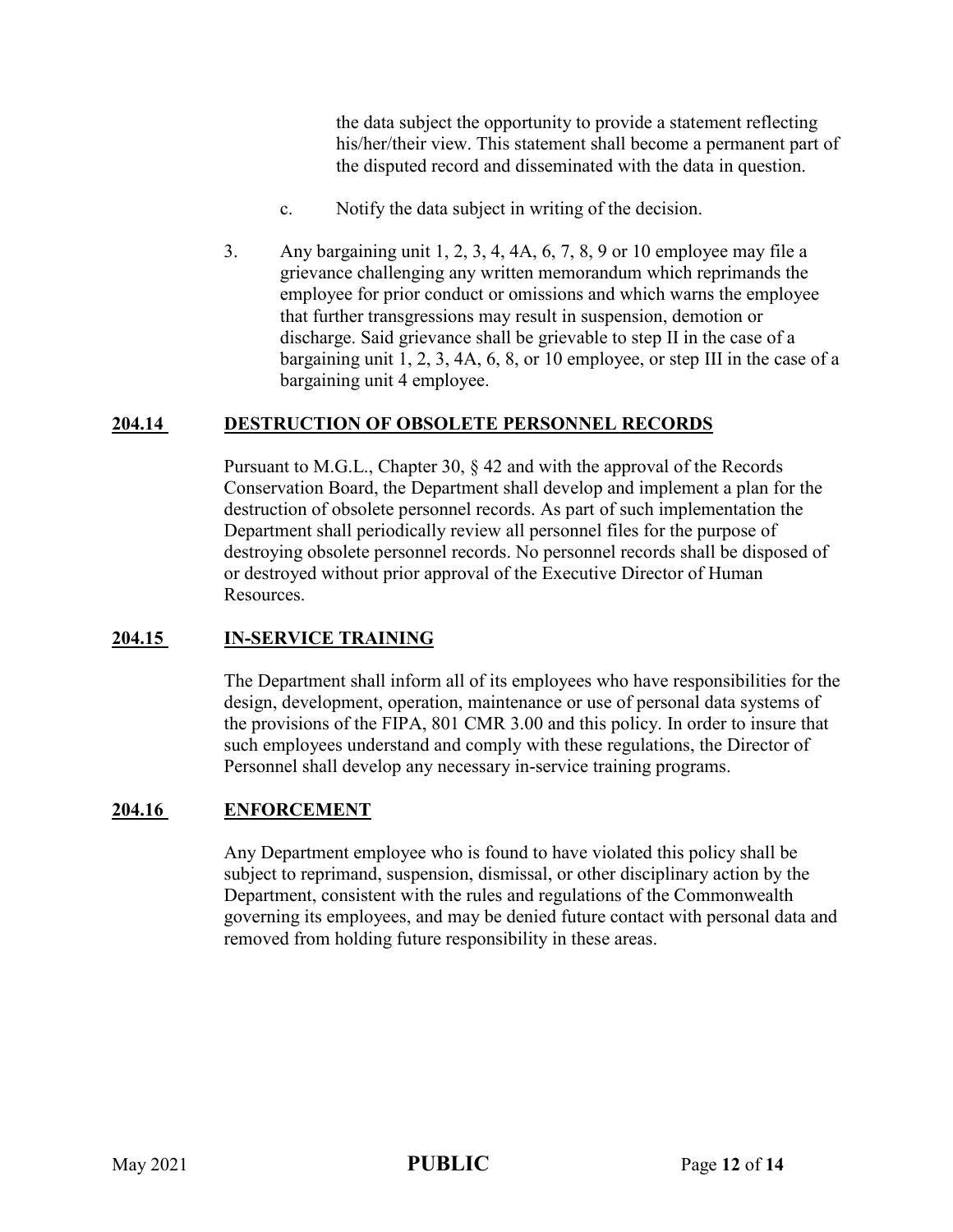## Attachment #1

# **History Card**

| Title<br>Remarks: i.e. Prior service: Adjusted Seniority/Vacation/Step date per OER<br><b>Name</b><br>SS#<br>BU<br>Address<br>DOB<br>Military Status |      | Grade and Title |  |        |        |            | Status:   |          |
|------------------------------------------------------------------------------------------------------------------------------------------------------|------|-----------------|--|--------|--------|------------|-----------|----------|
|                                                                                                                                                      | Date | $\rm Code$      |  | Salary | Action | Step/Dept. | Perm/Prov | Pos $\#$ |
|                                                                                                                                                      |      |                 |  |        |        |            |           |          |
|                                                                                                                                                      |      |                 |  |        |        |            |           |          |
|                                                                                                                                                      |      |                 |  |        |        |            |           |          |
|                                                                                                                                                      |      |                 |  |        |        |            |           |          |
|                                                                                                                                                      |      |                 |  |        |        |            |           |          |
|                                                                                                                                                      |      |                 |  |        |        |            |           |          |
|                                                                                                                                                      |      |                 |  |        |        |            |           |          |
|                                                                                                                                                      |      |                 |  |        |        |            |           |          |
|                                                                                                                                                      |      |                 |  |        |        |            |           |          |
|                                                                                                                                                      |      |                 |  |        |        |            |           |          |
|                                                                                                                                                      |      |                 |  |        |        |            |           |          |
|                                                                                                                                                      |      |                 |  |        |        |            |           |          |
|                                                                                                                                                      |      |                 |  |        |        |            |           |          |
|                                                                                                                                                      |      |                 |  |        |        |            |           |          |
|                                                                                                                                                      |      |                 |  |        |        |            |           |          |
|                                                                                                                                                      |      |                 |  |        |        |            |           |          |
|                                                                                                                                                      |      |                 |  |        |        |            |           |          |
|                                                                                                                                                      |      |                 |  |        |        |            |           |          |
| Tel $#$<br>Sex/Race                                                                                                                                  |      |                 |  |        |        |            |           |          |
|                                                                                                                                                      |      |                 |  |        |        |            |           |          |
| Entered State Service*<br>ID#<br>DOC Start Date:                                                                                                     |      |                 |  |        |        |            |           |          |
|                                                                                                                                                      |      |                 |  |        |        |            |           |          |
|                                                                                                                                                      |      |                 |  |        |        |            |           |          |
|                                                                                                                                                      |      |                 |  |        |        |            |           |          |
| Grade and Title<br>Bi-wkly<br>Status:                                                                                                                |      |                 |  |        |        |            |           |          |
| $\rm Code$<br>Title<br>Step/Dept.<br>Perm/Prov<br>Date<br>Action<br>Pos $\#$<br>Salary                                                               |      |                 |  |        |        |            |           |          |
|                                                                                                                                                      |      |                 |  |        |        |            |           |          |
|                                                                                                                                                      |      |                 |  |        |        |            |           |          |
|                                                                                                                                                      |      |                 |  |        |        |            |           |          |
|                                                                                                                                                      |      |                 |  |        |        |            |           |          |
|                                                                                                                                                      |      |                 |  |        |        |            |           |          |
|                                                                                                                                                      |      |                 |  |        |        |            |           |          |
|                                                                                                                                                      |      |                 |  |        |        |            |           |          |
|                                                                                                                                                      |      |                 |  |        |        |            |           |          |
|                                                                                                                                                      |      |                 |  |        |        |            |           |          |
|                                                                                                                                                      |      |                 |  |        |        |            |           |          |